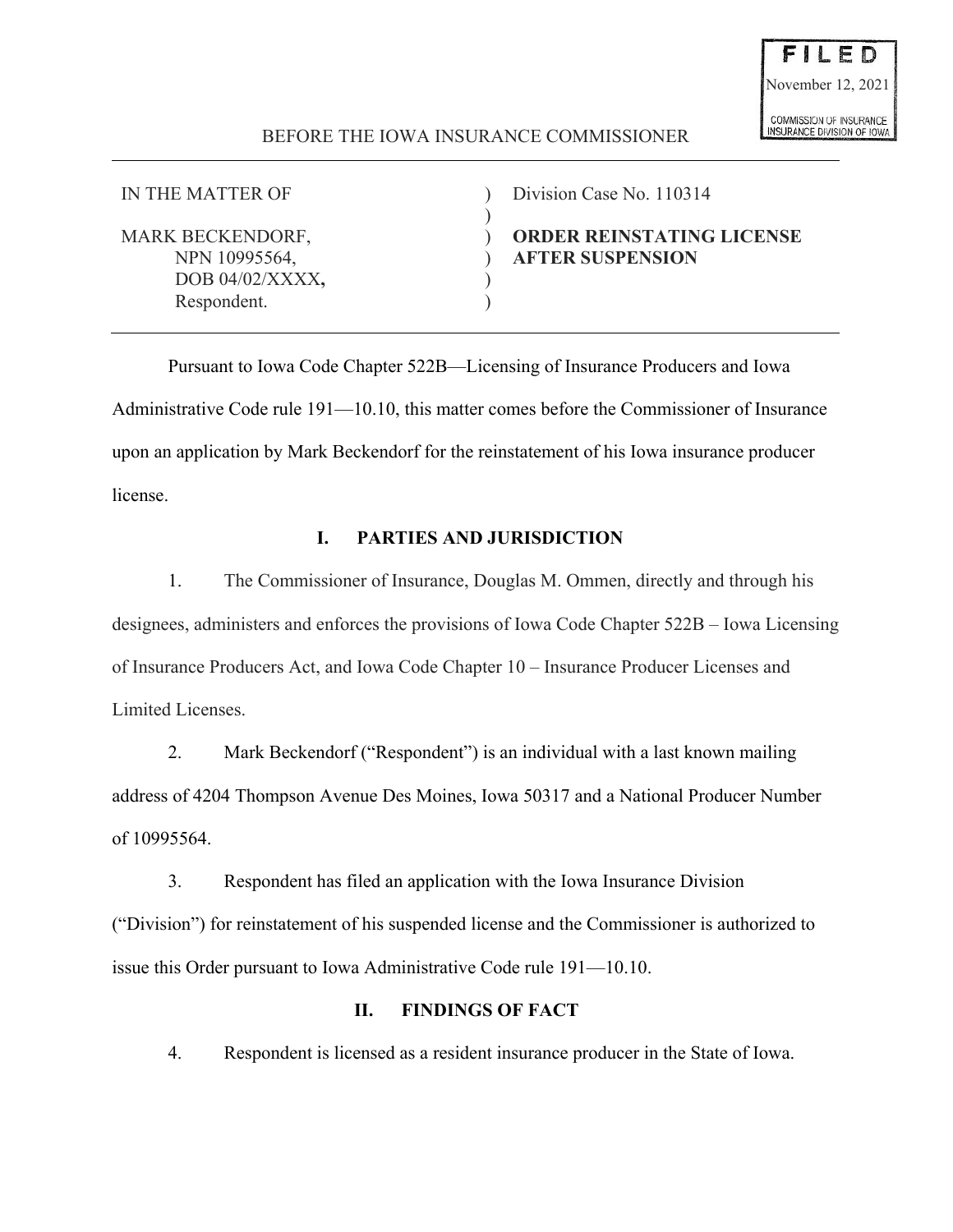5. Respondent applied for a resident insurance producer license with the Division by submitting through the National Insurance Producer Registry a Uniform Application, in which he designated the Commissioner as an agent for service of process. Respondent's insurance producer license will expire on April 30, 2022.

6. On July 6, 2021, the Division mailed Respondent notification of the intent to suspend his license, by both regular first class mail and restricted certified mail, if the Iowa Department of Revenue ("Revenue") did not withdraw the Certificate of Noncompliance within 30 days.

7. The notice sent by restricted certified mail to the address in the licensing record was delivered and signed for on July 19, 2021.

8. The notice sent to that address by first class mail has not been returned to date.

9. On August 9, 2021, an order was issued by the Division immediately suspending Respondent's insurance producer license ("Suspension Order"). Reinstatement of the Respondent's producer insurance license was contingent upon Revenue withdrawing the Certificate of Noncompliance.

10. Revenue withdrew the Certificate of Noncompliance on November 2, 2021.

11. On November 9, 2021, Respondent filed an Iowa Insurance Producer

Application for Reinstatement as required by Iowa Administrative Code rule 191—10.10.

12. The reinstatement terms of the Suspension Order have been satisfied.

#### **III. CONCLUSIONS OF LAW**

13. Iowa Administrative Code rule 191—10.10(2)(a) states that a producer whose license has been suspended by order may apply to the Commissioner for reinstatement of his or her license by filing an application for reinstatement.

2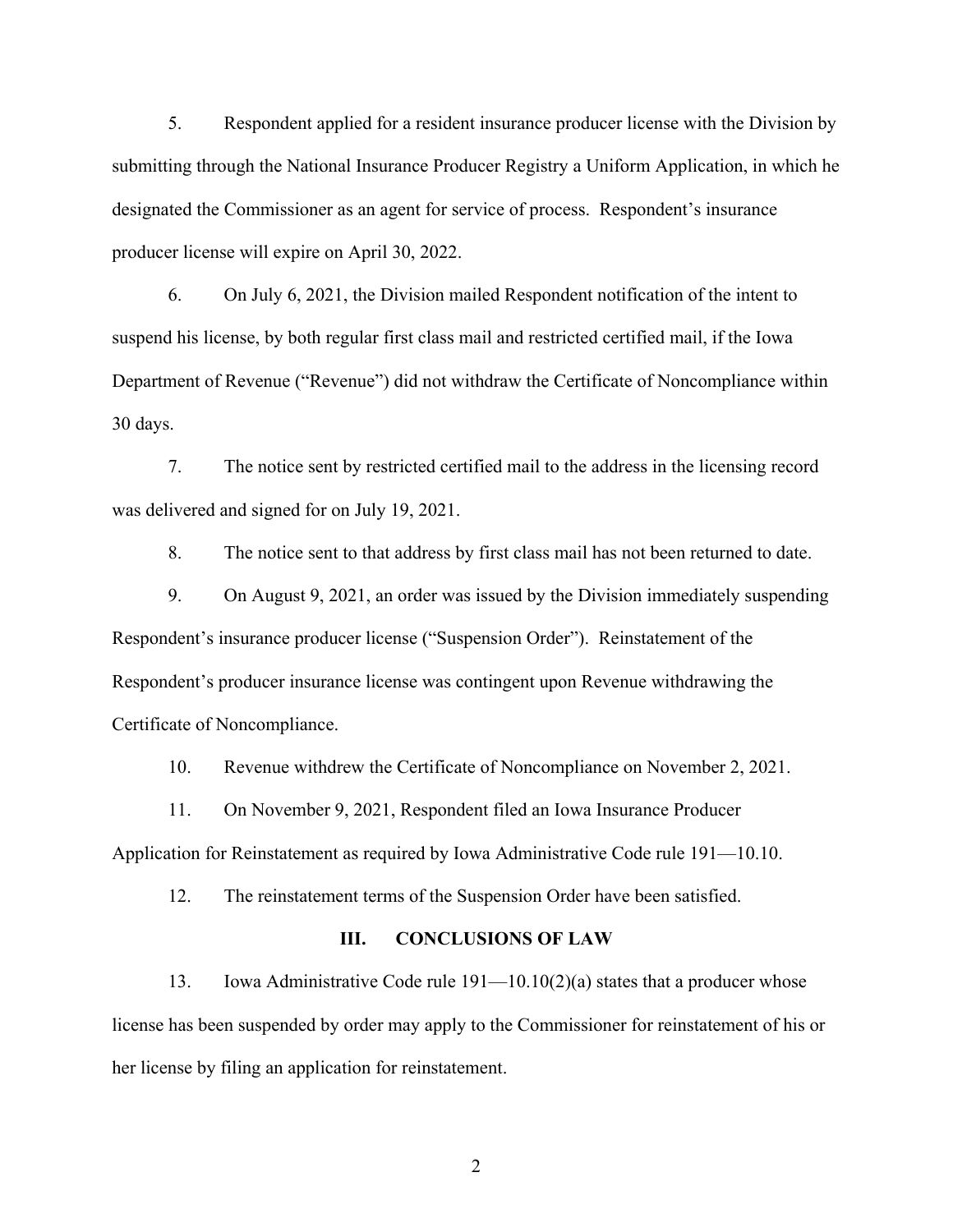14. Respondent has filed the required application for reinstatement.

15. Iowa Administrative Code rule 191—10.10(2)(b) states that applications for reinstatement must allege facts sufficient to enable the Commissioner to establish that the basis of the suspension no longer exists.

16. The terms of the Suspension Order issued on August 9, 2021, have been satisfied.

17. Respondent has filed the required application for reinstatement and has alleged facts that demonstrate that the basis of the suspension no longer exists. An order of reinstatement should be issued pursuant to Iowa Administrative Code rule 191—10.10.

## **IV. ORDER**

## **IT IS THEREFORE ORDERED** that:

A. Respondent's resident insurance producer license is reinstated; and

B. Respondent shall immediately be permitted to transact and participate in the business of insurance in Iowa.

**IT IS FURTHER ORDERED** that, pursuant to Iowa Code § 505.8(10), the one hundred dollar (\$100) payment remitted with the application for reinstatement for administrative costs shall be paid to the Iowa Insurance Division Enforcement Fund to provide funds for insurance enforcement and education.

Dated this  $\frac{12\text{th}}{12\text{th}}$  day of November, 2021.

COMMISSIONER OF INSURANCE

 $Q_{\text{max}}$ 

Douglas M. Ommen Commissioner of Insurance